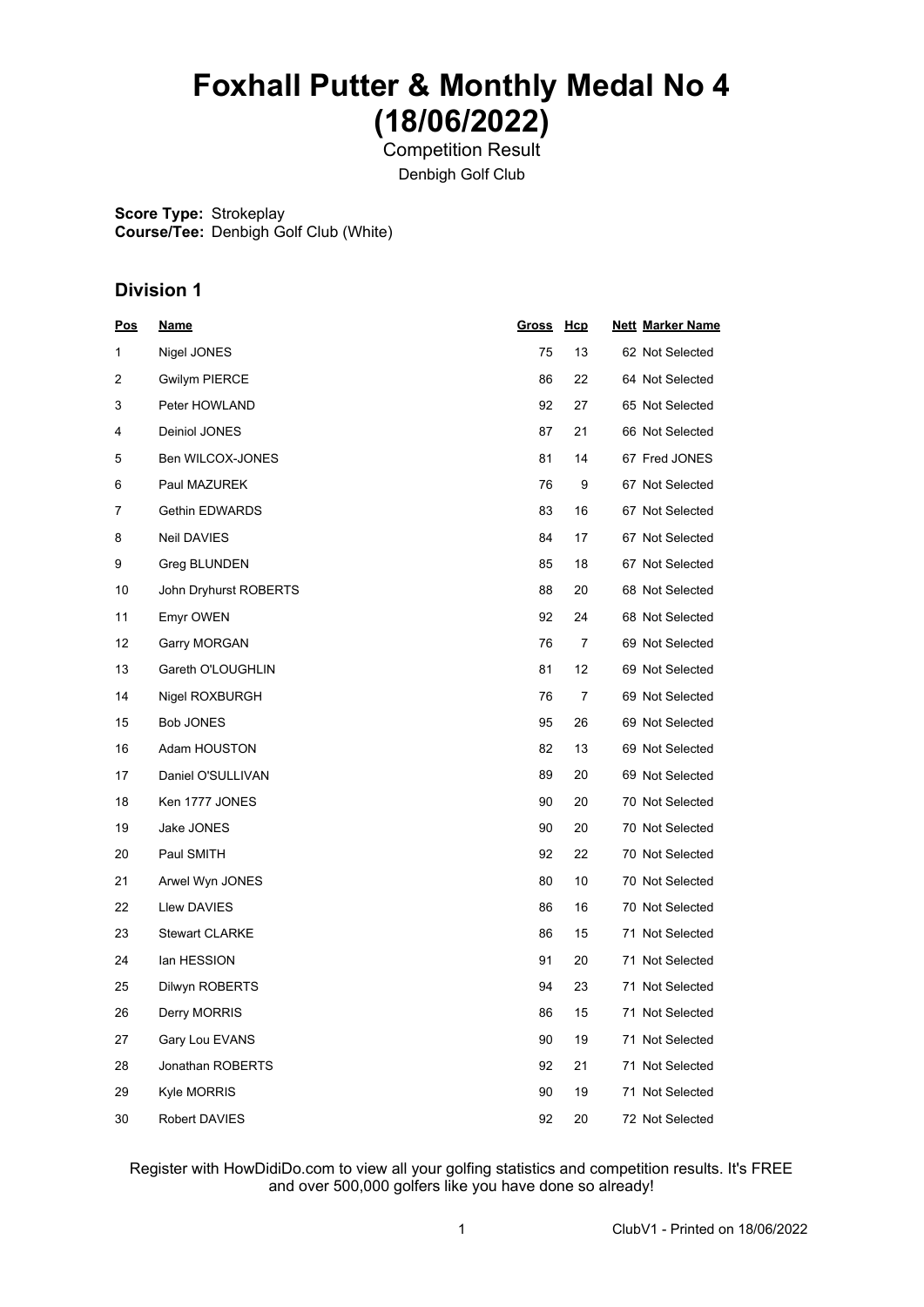#### **Score Type: Course/Tee:** Strokeplay Denbigh Golf Club (White)

#### **Division 1**

| <u>Pos</u> | <u>Name</u>            | <u>Gross</u> | <u>Hcp</u> | <b>Nett Marker Name</b> |
|------------|------------------------|--------------|------------|-------------------------|
| 31         | Kimi EVANS             | 85           | 13         | 72 Not Selected         |
| 32         | J Steve JONES          | 95           | 23         | 72 Not Selected         |
| 33         | David PLATT            | 96           | 24         | 72 Not Selected         |
| 34         | Adam SMITH             | 93           | 20         | 73 Not Selected         |
| 35         | <b>Nigel MORRIS</b>    | 88           | 15         | 73 Not Selected         |
| 36         | Sam OSEI-FRIMPONG      | 94           | 21         | 73 Not Selected         |
| 37         | Stephen LLOYD          | 80           | 7          | 73 Not Selected         |
| 38         | Matthew LEWIS-WILLIAMS | 85           | 12         | 73 Not Selected         |
| 39         | Josh JONES             | 99           | 25         | 74 Not Selected         |
| 40         | Neil (Nelly) WYNNE     | 90           | 15         | 75 Not Selected         |
| 41         | Craig STUBBS           | 100          | 25         | 75 Not Selected         |
| 42         | Peter MESSHAM          | 97           | 21         | 76 Not Selected         |
| 43         | David G ROBERTS        | 87           | 11         | 76 Not Selected         |
| 44         | Andrew WILCOX-JONES    | 100          | 24         | 76 Not Selected         |
| 45         | Fred JONES             | 100          | 24         | 76 Not Selected         |
| 46         | <b>Emlyn PIERCE</b>    | 100          | 24         | 76 Not Selected         |
| 47         | <b>Arwel ROBERTS</b>   | 92           | 16         | 76 Not Selected         |
| 48         | Darren SEED            | 88           | 11         | 77 Not Selected         |
| 49         | <b>Scott LEONARD</b>   | 95           | 18         | 77 Not Selected         |
| 50         | Haydn Gents VC OWEN    | 89           | 11         | 78 Not Selected         |
| 51         | Huw PARRY              | 84           | 6          | 78 Not Selected         |
| 52         | Don WALMSLEY           | 95           | 16         | 79 Not Selected         |
| 53         | <b>Tudor JONES</b>     | 93           | 14         | 79 Not Selected         |
| 54         | Gwilym WILLIAMS        | 102          | 23         | 79 Not Selected         |
| 55         | <b>Rowland DAVIES</b>  | 107          | 27         | 80 Not Selected         |
| 56         | Andrew WITTON          | 93           | 13         | 80 Not Selected         |
| 57         | Mark DAVIES            | 101          | 19         | 82 Not Selected         |
| 58         | Steven M JONES         | 115          | 33         | 82 Not Selected         |
| 59         | Trefor O JONES         | 99           | 15         | 84 Not Selected         |
| 60         | Robert THOMAS          | 113          | 27         | 86 Not Selected         |
| 61         | Stephen CRADDOCK       | <b>NR</b>    | 21         | NR Not Selected         |
| 62         | Arthur JONES           | <b>NR</b>    | 9          | NR Not Selected         |
| 63         | Peter WHARTON          | <b>NR</b>    | 24         | NR Not Selected         |
| 64         | lan C JONES            | <b>NR</b>    | 16         | NR Not Selected         |

#### Register with HowDidiDo.com to view all your golfing statistics and competition results. It's FREE and over 500,000 golfers like you have done so already!